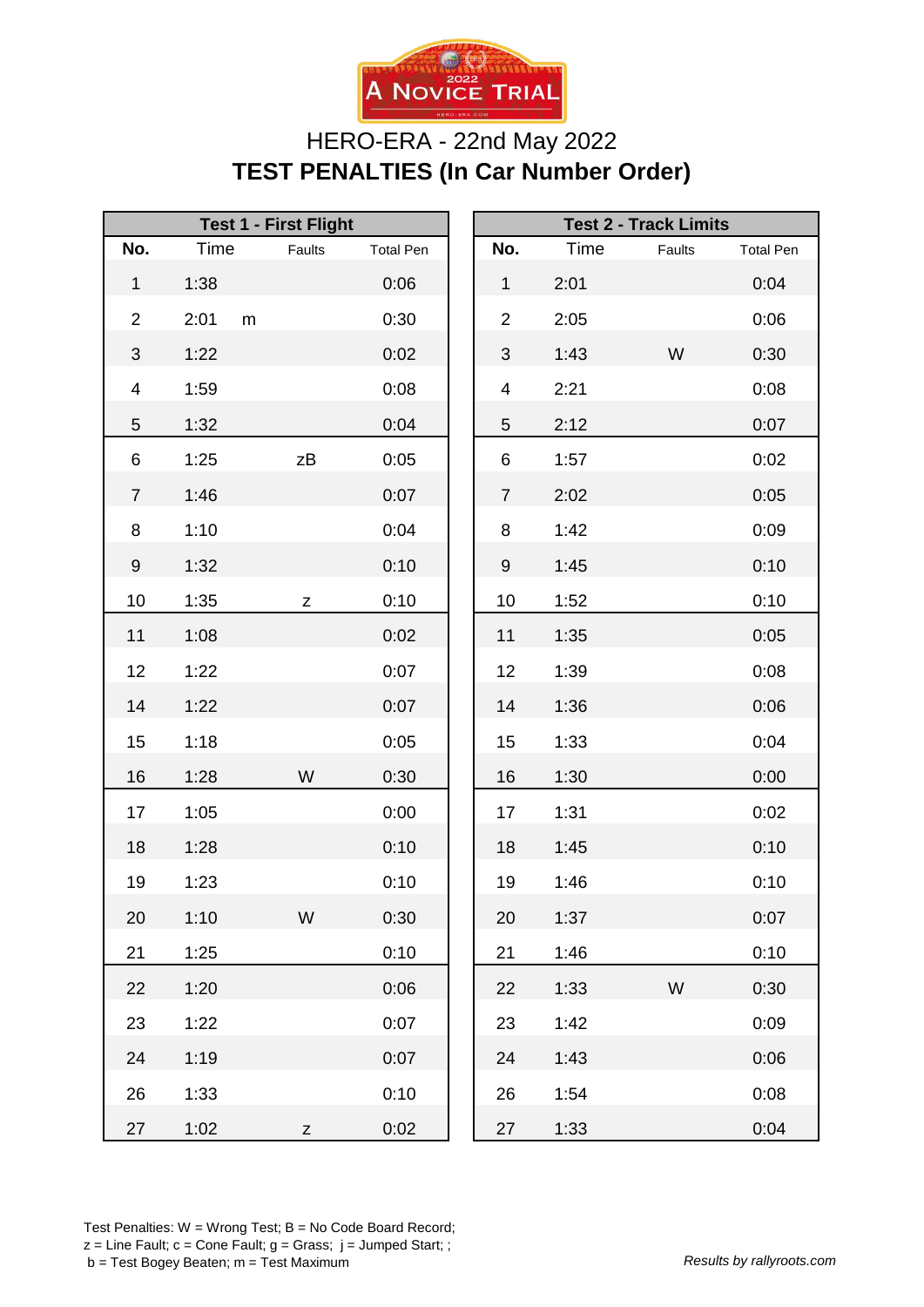

## HERO-ERA - 22nd May 2022 **TEST PENALTIES (In Car Number Order)**

| <b>Test 1 - First Flight</b> |      |                                                                                       |                  | <b>Test 2 - Track Limits</b> |      |        |                  |
|------------------------------|------|---------------------------------------------------------------------------------------|------------------|------------------------------|------|--------|------------------|
| No.                          | Time | Faults                                                                                | <b>Total Pen</b> | No.                          | Time | Faults | <b>Total Pen</b> |
| 28                           | 1:04 | Z                                                                                     | 0:04             | 28                           | 1:31 |        | 0:02             |
| 29                           | 1:08 | $\mathsf{Z}% _{T}=\mathsf{Z}_{T}\!\left( a,b\right) ,\ \mathsf{Z}_{T}=\mathsf{Z}_{T}$ | 0:06             | 29                           | 1:37 |        | 0:05             |
| 31                           | 1:28 |                                                                                       | 0:08             | 31                           | 1:56 |        | 0:10             |
| 32                           | 1:36 |                                                                                       | 0:10             | 32                           | 1:54 |        | 0:08             |
| 33                           | 1:37 |                                                                                       | 0:10             | 33                           | 2:10 | W      | 0:30             |
| 34                           | 1:12 | W                                                                                     | 0:30             | 34                           | 1:55 |        | 0:10             |
| 36                           | 1:16 |                                                                                       | 0:05             | 36                           | 1:44 |        | 0:07             |
| 37                           | 1:31 |                                                                                       | 0:09             | 37                           | 2:08 |        | 0:10             |
| 38                           | 1:01 |                                                                                       | 0:00             | 38                           | 1:25 |        | 0:00             |
| 39                           | 1:17 |                                                                                       | 0:05             | 39                           | 1:36 |        | 0:05             |
| 40                           | 1:14 |                                                                                       | 0:00             | 40                           | 1:33 |        | 0:00             |
| 41                           | 1:09 | W                                                                                     | 0:30             | 41                           | 1:50 |        | 0:10             |
| 42                           | 1:30 | W                                                                                     | 0:30             | 42                           | 1:39 |        | 0:06             |
| 43                           | 1:16 |                                                                                       | 0:04             | 43                           | 1:41 | W      | 0:30             |
| 44                           | 1:16 | W                                                                                     | 0:30             | 44                           | 1:45 | W      | 0:30             |
| 46                           | 1:09 | $\mathsf Z$                                                                           | 0:06             | 46                           | 1:30 |        | 0:02             |
| 47                           | 1:19 |                                                                                       | 0:06             | 47                           | 1:47 |        | 0:09             |
| 48                           | 1:12 |                                                                                       | 0:02             | 48                           | 1:34 |        | 0:04             |
| 49                           | 1:13 | W                                                                                     | 0:30             | 49                           | 1:29 | W      | 0:30             |
| 50                           | 1:26 | W                                                                                     | 0:30             | 50                           | 1:39 |        | 0:06             |
| 51                           | 1:11 |                                                                                       | 0:00             | 51                           | 1:28 |        | 0:00             |
| 52                           | 1:20 |                                                                                       | 0:08             | 52                           | 1:46 |        | 0:08             |

|     |      | <b>Test 2 - Track Limits</b> |                  |
|-----|------|------------------------------|------------------|
| No. | Time | Faults                       | <b>Total Pen</b> |
| 28  | 1:31 |                              | 0:02             |
| 29  | 1:37 |                              | 0:05             |
| 31  | 1:56 |                              | 0:10             |
| 32  | 1:54 |                              | 0:08             |
| 33  | 2:10 | W                            | 0:30             |
| 34  | 1:55 |                              | 0:10             |
| 36  | 1:44 |                              | 0:07             |
| 37  | 2:08 |                              | 0:10             |
| 38  | 1:25 |                              | 0:00             |
| 39  | 1:36 |                              | 0:05             |
| 40  | 1:33 |                              | 0:00             |
| 41  | 1:50 |                              | 0:10             |
| 42  | 1:39 |                              | 0:06             |
| 43  | 1:41 | W                            | 0:30             |
| 44  | 1:45 | W                            | 0:30             |
| 46  | 1:30 |                              | 0:02             |
| 47  | 1:47 |                              | 0:09             |
| 48  | 1:34 |                              | 0:04             |
| 49  | 1:29 | W                            | 0:30             |
| 50  | 1:39 |                              | 0:06             |
| 51  | 1:28 |                              | 0:00             |
| 52  | 1:46 |                              | 0:08             |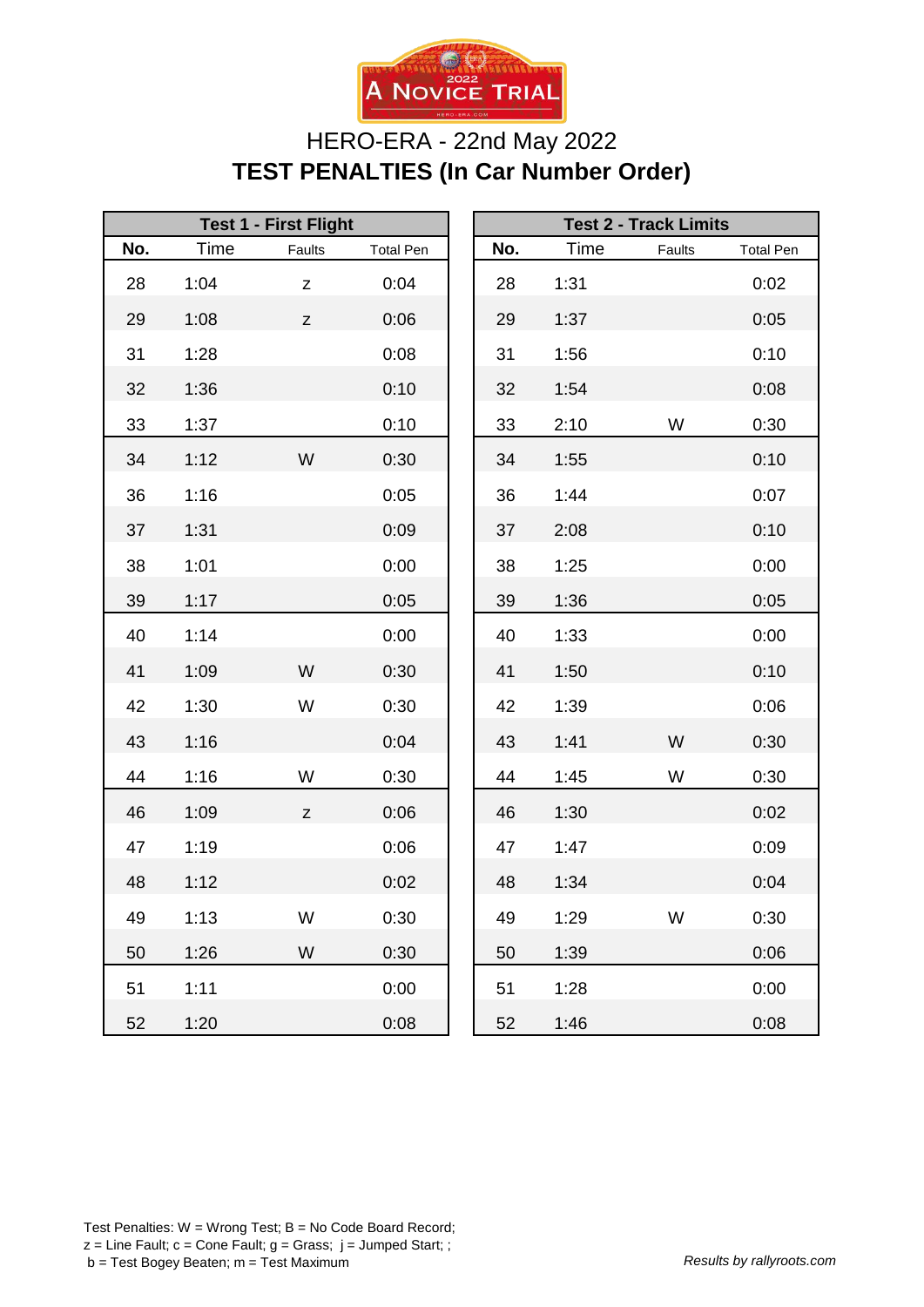

## HERO-ERA - 22nd May 2022 **TEST PENALTIES (In Car Number Order)**

| <b>Test 3 - Hawker Hart</b> |      |        |                  | <b>Test 4 - Bristol Blenheim</b> |      |             |                  |
|-----------------------------|------|--------|------------------|----------------------------------|------|-------------|------------------|
| No.                         | Time | Faults | <b>Total Pen</b> | No.                              | Time | Faults      | <b>Total Pen</b> |
| $\mathbf{1}$                | 1:39 |        | 0:04             | $\mathbf{1}$                     | 2:01 |             | 0:07             |
| $\overline{2}$              | 1:49 |        | 0:06             | $\overline{2}$                   | 2:03 | $\mathsf Z$ | 0:08             |
| 3                           | 1:31 | W      | 0:30             | $\mathfrak{S}$                   | 1:37 |             | 0:02             |
| 4                           | 1:46 |        | 0:05             | 4                                | 2:27 | W           | 0:30             |
| 5                           | 1:42 | W      | 0:30             | 5                                | 2:00 |             | 0:06             |
| 6                           | 1:18 | B      | 0:30             | 6                                | 1:53 |             | 0:04             |
| $\overline{7}$              | 1:32 |        | 0:02             | $\overline{7}$                   | 1:56 |             | 0:05             |
| 8                           | 1:11 |        | 0:05             | 8                                | 1:41 |             | 0:09             |
| 9                           | 1:16 |        | 0:09             | 9                                | 1:38 | $\mathsf Z$ | 0:10             |
| 10                          | 1:24 |        | 0:10             | 10                               | 1:55 |             | 0:10             |
| 11                          | 1:05 |        | 0:02             | 11                               | 1:32 |             | 0:05             |
| 12                          | 1:26 |        | 0:10             | 12                               | 1:42 |             | 0:10             |
| 14                          | 1:11 |        | 0:05             | 14                               | 1:34 |             | 0:06             |
| 15                          | 1:25 | W      | 0:30             | 15                               | 1:40 |             | 0:08             |
| 16                          | 1:04 |        | 0:00             | 16                               | 1:29 |             | 0:02             |
| 17                          | 1:09 | B      | 0:30             | 17                               | 1:29 |             | 0:02             |
| 18                          | 1:43 | W      | 0:30             | 18                               | 1:49 |             | 0:10             |
| 19                          | 1:17 |        | 0:10             | 19                               | 1:41 |             | 0:09             |
| 20                          | 1:13 |        | 0:07             | 20                               | 1:27 |             | 0:00             |
| 21                          | 1:14 |        | 0:08             | 21                               | 1:46 |             | 0:10             |
| 22                          | 1:07 |        | 0:04             | 22                               | 1:37 |             | 0:07             |
| 23                          | 1:21 | W      | 0:30             | 23                               | 1:41 |             | 0:09             |
| 24                          | 1:07 |        | 0:05             | 24                               | 1:34 |             | 0:06             |
| 26                          | 1:16 |        | 0:08             | 26                               | 1:42 |             | 0:09             |
| 27                          | 1:00 |        | 0:00             | 27                               | 1:30 |             | 0:04             |

Test Penalties: W = Wrong Test; B = No Code Board Record;  $z =$  Line Fault;  $c =$  Cone Fault;  $g =$  Grass;  $j =$  Jumped Start; ; b = Test Bogey Beaten; m = Test Maximum *Results by rallyroots.com*